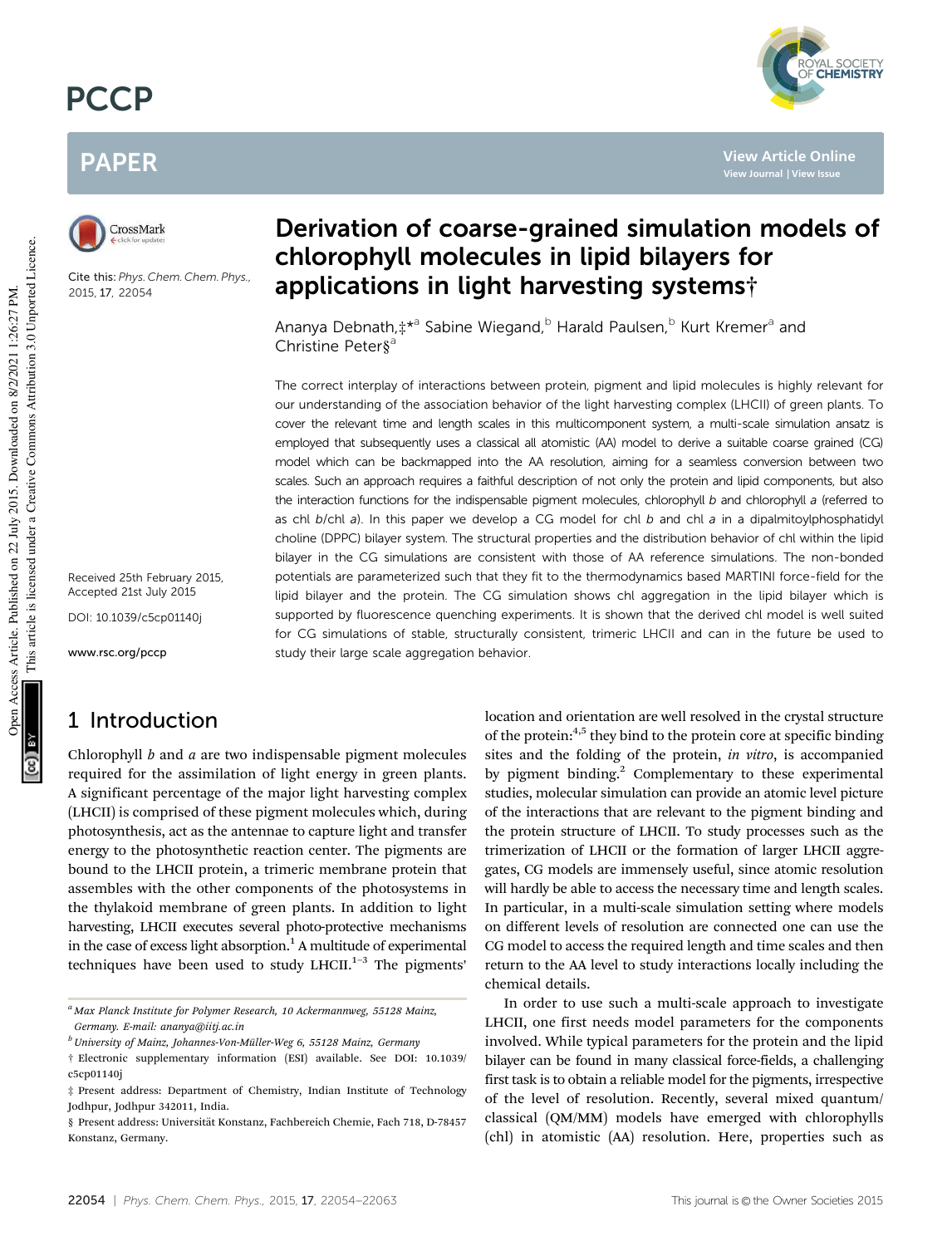electronic transition, <sup>6</sup> electronic relaxation<sup>7</sup> or aggregation in different organic solvents<sup>8</sup> have been investigated. However, none of these models have been used to investigate long time biological processes which cannot be achieved solely by brute-force AA simulation. In recent years, a variety of CG methodologies for many biological systems have been developed.<sup>9</sup> Several CG models for proteins are built using knowledge based potentials, quasichemical approximations, elastic network models in combination with normal mode analysis.<sup>10–12</sup> Recently, cross-interactions of two independently derived CG models of lipids and peptides have been tuned to obtain a successful combination of parameters. Using these parameters the energetics for individual amino-acid side chain insertions into a lipid bilayer are reproduced well. $^{13}$ The MARTINI CG force-field for proteins and lipids is developed paying attention to the partition free energy between polar and apolar phases of a large number of chemical building blocks.<sup>14-17</sup> To accelerate the speed of the simulation in the presence of relevant chemical details, AA and CG resolutions can be coupled with either pre-defined sets of atoms or resolution exchange simulations across predefined interfaces.<sup>18-20</sup> These techniques are applied to binary mixtures, proteins through virtual CG sites and membranes.<sup>21,22</sup>

In our simulations of the pigmented LHCII, we develop and parameterize CG models for chl pigments with the aim of using them for CG and multi-scale simulations of pigmented LHCII complexes in lipid bilayer systems. An AA model is used to derive the CG model, and after the CG simulations, AA representations of the system can be retrieved *via* backmapping. The information transfer from the AA to the CG scale is direct and systematic for CG bonding potentials which are based on the structural properties of AA simulations, whereas the nonbonding potentials are parameterized and embedded into the existing MARTINI force-field. To start with, chl *b* and chl *a* are parameterized in the presence of the lipid bilayer. (Note that, the notation ''chl *b*'' or ''chl *a*'' specifically referred to one of the two chemically distinct chl molecules. For procedures that were equally applied to both types of pigments we will use the notation ''chl'' throughout the text.) This reference system for parameterization was chosen for the following reasons: the chl–lipid interactions are highly relevant for the formation and behavior of the LHCII protein–pigment complex in the lipid bilayer. *In vitro* studies have shown that the folding of the LHCII apoprotein and the pigment binding to the protein are tightly coupled processes. In the LHCII monomer, many chl pigments are situated in the outer region of the protein, effectively forming an interface between protein and lipids. Consequently, chl–lipid interactions are important for the assembly and stability of the pigmented protein trimer. Additionally, the chl–lipid system is also a more tractable reference system for which the interactions between the MARTINI standard force-field and chl can be compared to the fully pigmented LHCII membrane protein complex. To fit in the line of the general MARTINI parameterization philosophy which focuses on partitioning free energies in polar and apolar phases for different chemical building blocks, the non-bonded parameters of chl are chosen such that the partitioning of the CG chl beads between hydrophilic and hydrophobic regions in

the bilayer is correctly represented compared to the AA reference. The bonded interactions in the CG pigments are derived such that the CG model reproduces the shape and the conformational behavior of the AA chl molecules. The degree of coarse graining for the CG beads is in general similar to MARTINI. Details on mapping and coarse graining strategies are given in the model development section. We carry out long-time scale simulations of large chl/lipid systems. We show that we can re-introduce atomistic details into the CG structures to start AA simulations in order to extract detailed chemical interactions of chl occurring on long time scales. We find chl aggregation in the bilayer, which is validated by comparison to fluorescence quenching experiments. Finally, we show a first application of our chl CG model to a pigmented LHCII protein trimer in a lipid bilayer. We aim to extend the applications to investigate larger aggregates of LHCII trimers in the future.

## 2 Atomistic simulations

### 2.1 Computational details

We first set up an AA reference simulation with two chl molecules (one chl *b* and one chl *a*) in the two separate leaflets of an already equilibrated, fully hydrated DPPC bilayer (denoted as system S1 in Table 1). The initial configurations of two different chl are taken from the crystal structure of LHCII  $(1 RWT.pdb).$ <sup>4</sup> The energy minimized<sup>23</sup> configuration is equilibrated for 110 ns. Next a 100 ns *NPT* production run is carried out at 323 K using the velocity rescale thermostat<sup>24</sup> and at 1 bar using the Parrinello–Rahman semi-isotropic pressure coupling.<sup>25</sup> A time step of 1 fs is used with constraints on all bonds involving hydrogen. All water molecules are constrained using the SHAKE algorithm. All simulations have been performed using GROMACS- $4^{26-28}$  using twin range van der Waals cut-offs (1.0 nm and 1.4 nm) and a particle-mesh Ewald real-space cutoff of 1 nm with a 0.12 nm grid size. Kukol's force-field parameters are used for DPPC.<sup>29</sup>

Table 1 System compositions (number of DPPC lipids and chl molecules) and box parameters for the different chl/lipid simulations analyzed in this study. S1: AA system; S2M1C1, S2M2C1, and S2M3C1: CG systems with only chl b and parameter sets M1, M2 and M3, respectively; S2M1C2, S2M2C2, and S2M3C2: CG systems with only chl a and parameter sets M1, M2 and M3, respectively; S3: AA systems with tails removed from chl b and chl a; S4: CG systems with tails removed from chl b and chl a; having only the ring region excluding the tail. Also shown: membrane thickness as determined from the distance between the maxima in the lipid head group densities along the bilayer normal

|                                              | Number of molecules |          |          | Box length, nm |       |       | Membrane      |
|----------------------------------------------|---------------------|----------|----------|----------------|-------|-------|---------------|
| System                                       | Lipid               | Chl b    | Chl $a$  | $L_x$          | $L_v$ | $L_z$ | thickness, nm |
| S <sub>1</sub>                               | 120                 | 1        | 1        | 6.09           | 6.11  | 7.10  | 3.97          |
| <b>S2M1C1</b>                                | 480                 | 8        | $\Omega$ | 12.28          | 12.31 | 5.51  | 4.07          |
| S <sub>2</sub> M <sub>2</sub> C <sub>1</sub> | 480                 | 8        | $\Omega$ | 12.36          | 12.39 | 5.43  | 4.07          |
| S <sub>2</sub> M <sub>3</sub> C <sub>1</sub> | 480                 | 8        | $\Omega$ | 12.28          | 12.31 | 5.51  | 4.04          |
| S2M1C2                                       | 480                 | $\Omega$ | 8        | 12.36          | 12.39 | 5.69  | 4.09          |
| S2M2C2                                       | 480                 | $\Omega$ | 8        | 12.38          | 12.41 | 5.68  | 4.03          |
| S <sub>2</sub> M <sub>3</sub> C <sub>2</sub> | 480                 | $\Omega$ | 8        | 12.42          | 12.45 | 7.96  | 3.97          |
| S3                                           | 120                 | 1        | 1        | 6.07           | 6.09  | 7.09  | 3.90          |
| S <sub>4</sub>                               | 480                 | 4        |          | 12.39          | 12.43 | 9.29  | 3.95          |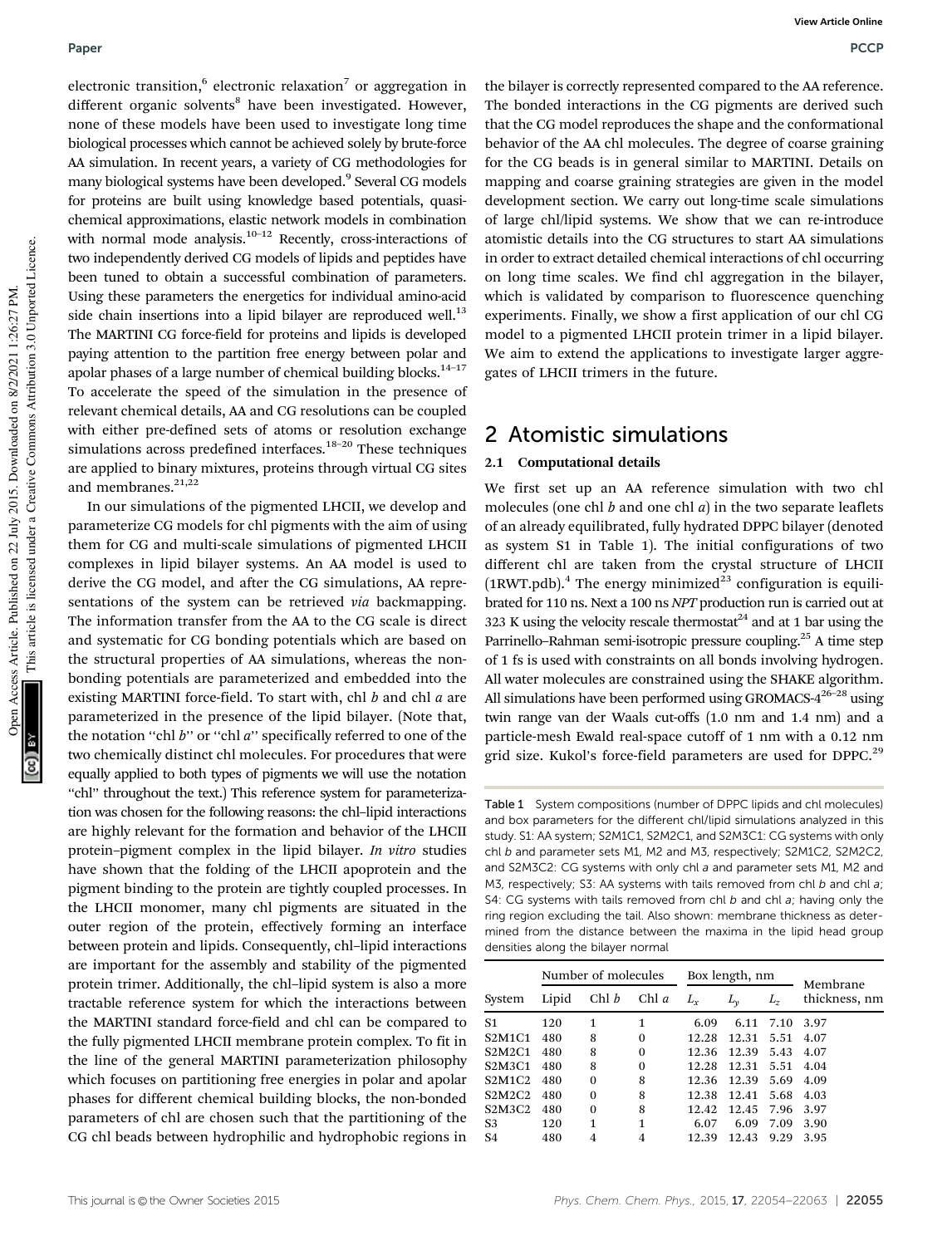

Fig. 1 Chemical structure of chl b. The aldehyde group presented in green color is replaced by a methyl group in chl a. The carbon atom closest to this aldehyde group is labeled as CMC in the discussion of the behavior of both chl b and chl a in the lipid bilayer. The atoms of the tail that are removed to study the behavior of the ring system are shown in pink.

We use the SPC/E water model. $30$  For the chl molecules, GROMOS53a6 parameters are used for the rings (in analogy to the parameters for the heme group) and Kukol's parameters for the aliphatic tails. Partial charges for the Mg and N atoms are obtained by carrying out an *ab initio* calculation using the B3LYP/6-31G\* basis set and by rescaling the partial charges in agreement with the typical partial charge distributions within the GROMOS force-field (final partial charges and atom types are shown in Table 1 of the ESI†).

To better distinguish between the influence of the ring and the aliphatic tail on the behavior of chl, we have also simulated a model system without tails (shown in pink color in Fig. 1; designated as S3 in Table 1).

#### 2.2 Chl  $b$  and  $a$  in a DPPC bilayer

Snapshots of AA chl (the chemical structure is shown in Fig. 1) in the lipid bilayer are shown in Fig. 2 at different time steps. Fig. 2(a) shows the initial placement of both chl *b* and chl *a*, which corresponds to the typical placement of the chl around the LHCII.<sup>4</sup> The chl molecules do not remain in this initial region, instead both molecules move from the hydrophobic mid-plane of the bilayer towards the polar head groups. The polar groups in chl (shown in a red VDW representation) are attracted to the polar head groups of DPPC and the central



Fig. 2 Snapshots of AA chl b (cyan) and chl a (dark blue) molecules in the DPPC bilayer (a) at 0 ns, (b) after 100 ns, and (c) after 200 ns. The head group of the DPPC lipids is shown in (magenta and yellow) VDW representation. Chl b and chl a are shown in licorice representation with the polar oxygen atoms highlighted as red and the CMC carbons (see Fig. 1) as cyan spheres.

Mg of the porphyrin ring is coordinated by a DPPC phosphate oxygen. On the other hand, the hydrophobic aromatic porphyrin ring favors to reside in the hydrophobic tail region of the DPPC bilayer. As a combined effect of polar–polar and hydrophobic interactions, the chl rings reside in the hydrophobic region of the lipid tails, but are inclined towards the polar head groups (see Fig. 2(b) and (c)). Moreover, due to the coordination between the central Mg and the DPPC phosphate, chl molecules pull some of the lipid head groups deeper into the hydrophobic region of the DPPC bilayer leading to a local disorder near the chl ring without distorting the overall membrane structure. In the following paragraphs, these AA simulations will provide reference data for the parameterization of the CG model.

## 3 Developing the CG model

### 3.1 Mapping scheme

In the present mapping scheme, all AA beads are uniquely mapped onto CG beads in such a way that, the coordinates of the centers of the CG beads are defined by the centers of mass of the respective constituent atoms. In general, the degree of coarse graining follows the standard MARTINI approach for aromatic and aliphatic groups (the full mapping scheme is presented in Table 2 in the ESI†), with the exception of the central beads of chl: to be able to maintain the crucial and highly conserved atomic level interactions between the chl centers and specific amino acids of the protein (ESI,† Table 1 in ref. 4), the central Mg and N atoms are represented by a  $1:1$  (CG:AA) mapping with an assignment of partial charges similar to the AA level (see Table 3 in the ESI†). Chl *b* differs from chl *a* by the presence of one aldehyde group (shown in green in Fig. 1) which is represented by an explicit CG bead. For DPPC and the LHCII protein, the MARTINI $15$  mapping is employed.

#### 3.2 Bonded and non-bonded potentials

To derive the bonded potentials of CG chl, we assume that (i) the non-bonded and bonded interactions can be parameterized separately, and (ii) the different degrees of freedom which contribute to the bonded potentials are independent of each other. $31-35$  Then, the conformational probability distribution,  $P^{\text{CG}}(r, \theta, \phi, T)$ , can be written as follows,

$$
P^{CG}(r, \theta, \phi, T) = P^{CG}(r(T))P^{CG}(\theta(T))P^{CG}(\phi(T)),
$$
 (1)

where  $r$ ,  $\theta$ ,  $\phi$ , and *T* denote the bond length, angle, dihedral and temperature, respectively. Once the individual probability distributions are obtained from the canonical sampling of the AA reference state (S1), we invert these distributions to obtain the respective potentials of mean force, *U<sup>q</sup>* (*q*), as follows,

$$
U_q(q) = -k_{\rm B}T\ln(P_q^{\rm CG}(q)) + \text{const}_q,\tag{2}
$$

where  $q = r, \theta, \phi$ .

Once we obtain the bonded potentials, we fit them with the standard analytical interaction functions used in classical forcefields (in the present case the GROMOS forcefield). Our CG model for chl *b* has 33 CG bonds, 33 CG angles and 31 CG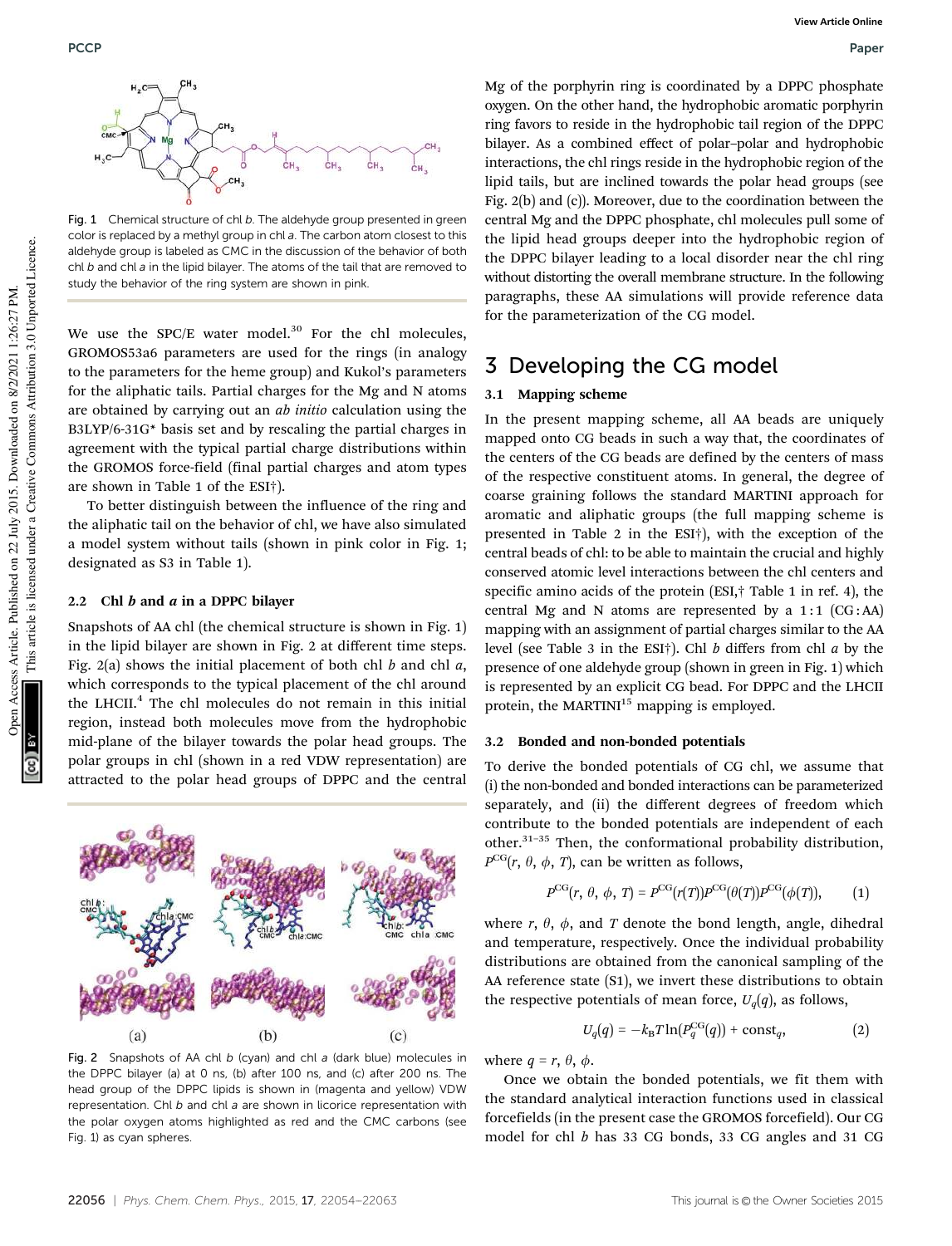

Fig. 3 Mapping of CG beads onto the chemical structure of the chl b molecule. Names of bead types indicate the use of standard MARTINI bead types.<sup>15</sup> The details of the mapping scheme are shown in Table 1 in the ESI.† The bead types shown for chl b are used for model M3. The two new bead types introduced in our CG model (corresponding to the central Mg and N atoms) are labeled as P5N and P1N, respectively. Chl a follows the same mapping scheme except for omitting the bead Na\_1. The figure has been created using VMD.<sup>48</sup>

improper dihedrals, and chl *a* requires 32 CG bonds, 31 CG angles and 30 improper dihedrals, respectively.

The non-bonded potentials are parameterized to fit the MARTINI force-field.<sup>15</sup> We use standard MARTINI Lennard-Jones bead types for all the chl beads except for the beads in the center. Here, we introduce two new bead types P5N and P1N, for central Mg and N, respectively, by refining the interaction strength,  $\varepsilon_{ij}$  and the effective bead size,  $\sigma_{ij}$ , from the MARTINI parameters as will be described in more detail below. We have tested two bead types, SC4/3 for peripheral aromatic ring beads to reproduce the atomistic density distributions of the ring system within the bilayer. The other CG sites which are not directly part of the ring, but connected to it, are assigned to other bead types, shown in Fig. 3. The interactions between the newly introduced bead types with the remaining bead types have been calculated using geometric mixing which leads to a reasonable match between AA and CG non-bonded properties, such as, density distributions and orientational distributions.

### 3.3 Different CG models

Using typical sizes and interaction strengths from the MARTINI force-field for the central beads (Mg and N) of chl and then placing the chl in the protein environment of the LHCII result in an unstable simulation due to steric clashes. Apparently, the central beads of the chl molecule are of particular importance for the interaction with the protein. Overestimating their size by insisting on a typical CG mapping results in instabilities. The interactions between these central beads of chl and specific amino acids of the protein trimer in LHCII are found to be highly conserved in experimental studies (see, ref. 4 ESI,† Table 1). Similar interactions were found to be conserved in our AA simulations of the LHCII trimer (unpublished data), which indicates that Table 2 Parameters ( $\sigma$  and  $\varepsilon$  of the central P5N (Mg) and P1N (N) bead types) for the three models M1, M2 and M3. The polarity of the porphyrin ring carbon is reduced from M1 to M2. The corresponding beads are denoted by the standard MARTINI<sup>15</sup> bead type SC3 in M2 instead of SC4 in M1. In M3, aldehyde, ketone and ester functions are represented by less polar bead type Na. Bonded potentials for M1, M2 and M3 are obtained by Boltzmann inverted distributions and further refinements, respectively

|                | $\sigma_{\rm PSN}$ $\varepsilon_{\rm PSN}$ |      |      | $\sigma_{\text{PIN}}$ $\varepsilon_{\text{PIN}}$ | Bead type aldehyde/<br>Model (nm) (kJ mol <sup>-1</sup> ) (nm) (kJ mol <sup>-1</sup> ) ring carbon ketone/ester | Bead type |
|----------------|--------------------------------------------|------|------|--------------------------------------------------|-----------------------------------------------------------------------------------------------------------------|-----------|
| M1             | 0.28                                       | 0.56 | 0.46 | 0.45                                             | SC <sub>4</sub>                                                                                                 | P2/3/4    |
| M <sub>2</sub> | 0.33                                       | 0.56 | 0.51 | 0.45                                             | SC <sub>3</sub>                                                                                                 | P2/3/4    |
| M <sub>3</sub> | 0.33                                       | 0.56 | 0.51 | 0.45                                             | SC <sub>3</sub>                                                                                                 | Na        |

such interactions play crucial roles in the stability of the trimer. In order to capture the correct interplay between the central beads and the protein in our CG model, we have consciously chosen a 1 : 1 mapping scheme from AA to CG resolution for the central beads so that our CG simulations of LHCII are stable and structurally consistent with the AA data as well as the X-ray crystallographic data.

Therefore, we fine tune the parameters for these beads based on two criteria, (1) the excluded volume (in the parameterization this is done with respect to the lipids) and (2) the preferential distribution within the lipid bilayer. To start with, we calculate radial distribution functions (RDFs) of the central bead, Mg and N (bead type P5N and P1N, respectively) and the atoms in the lipid tails (bead type C1). The position of the first maxima of the RDF gives an indirect estimate of the excluded volume in terms of an effective bead size. Fig. S2 in the ESI† shows that the  $\sigma_{ij}$  and  $\varepsilon_{ij}$  values from the AA and MARTINI show two extreme cases of too small or large excluded volume within which the values of  $\sigma_{ij}$  and  $\varepsilon_{ij}$  are refined. We varied the values of  $\sigma_{ij}$  and  $\varepsilon_{ij}$  starting from a typical AA Lennard Jones (LJ) interaction to a typical CG LJ interaction in a stepwise manner for both P5N and P1N. Only a small selection of parameter sets is presented here. We show three models (*i.e.* sets of  $\sigma_{ii}$  and  $\varepsilon_{ii}$  for P5N, P1N and the other chl specific bead types) which are from now on referred to as M1, M2 and M3 (in Table 2).

#### 3.4 Computational details: CG simulations

The atomistic chl and DPPC molecules are mapped<sup>36</sup> to CG degrees of freedom in such a way that there is either one chl *b* or *a* present per leaflet in a 120 CG DPPC bilayer and then the system is replicated twice both in the *x*- and *y*-directions. The systems with chl *b* or *a* are simulated by the three CG models, M1, M2 and M3 and are referred to as S2M1C1, S2M2C1, S2M3C1 (for chl *b*) and S2M1C2, S2M2C2, S2M3C2 (for chl *a*) (Table 1), respectively. The energy minimized structures are equilibrated for 10 ns. A 1 µs long *NPT* production run is carried out at 323 K using the velocity rescaling thermostat<sup>24</sup>  $(\tau_T = 0.5 \text{ ps})$  and at 1 bar using the semi-isotropic Parrinello– Rahman pressure coupling method ( $\tau_P$  = 1.2 ps). The LJ and electrostatic potentials are shifted from 0.9 to 1.2 nm and from 0 to 1.2 nm, respectively. The neighbourlist is updated for every 5 steps. We use a time step of 2–4 fs which is limited by the stiffest potential in the system.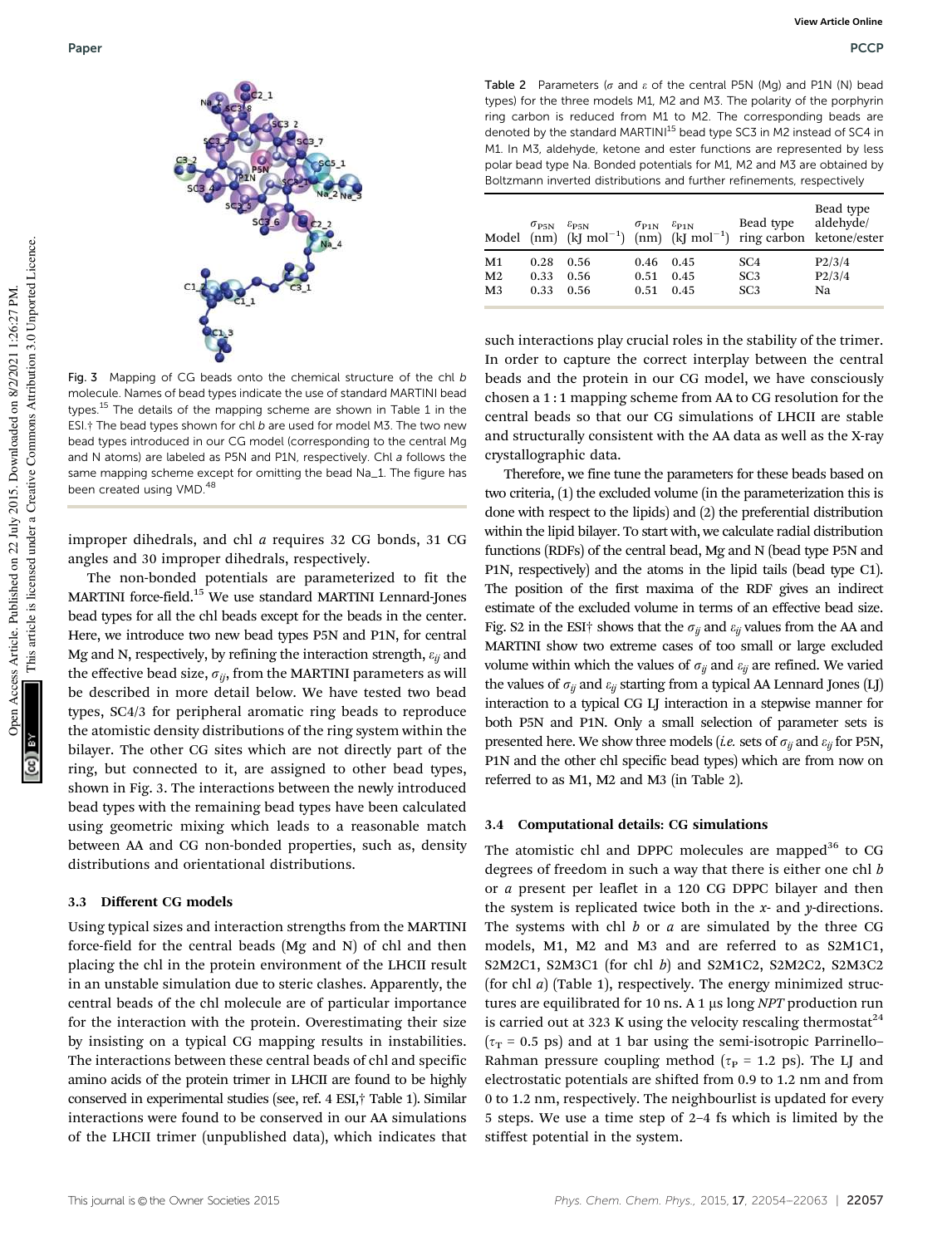#### 3.5 Backmapping

From the CG simulation trajectory, structures in AA resolution are generated *via* a backmapping procedure. To do that, we first re-introduce AA particles into the corresponding CG beads obtained from the systems S2M2C1 and S2M2C2 using model M2 (see Table 1) using an algorithm implemented in GROMACS. $37,38$ After equilibration from 1.6 ns *NPT* runs, a 10 ns production run is carried out following similar conditions as in the initial AA runs. All the results from BM and AA simulations are reported after representing the AA coordinates into CG representation.

## 4 Results and discussion

### 4.1 Structural behavior

We have simulated the pigment/bilayer system using different CG models, reporting here about models M1, M2 and M3. First, we compute various intra-molecular distributions of distances between chl beads, which are not directly connected by bonds, angles or dihedrals. These distances are not introduced in the bonded parameterization and they are representative of the overall shape of the molecules. Thus, the effect of combining the parameterizations of bonded and non-bonded potentials can be assessed from these distributions. We first analyze the distributions across the porphyrin ring of chl (Fig. 4). Due to the refined bonded interactions, the distributions obtained from models M2 and M3 agree better with the AA distribution than those of model M1. Fig. 4 also shows the distribution of the end to end distance of the tail of chl. Note that the tail conformations are not exclusively a probe for the bonded interaction functions, since they are sensitive also to the spatial distribution and anchoring of the pigments in the lipid bilayer and therefore the non-bonded interactions with the lipids. Our CG models (M1, M2 and M3) cover the range of internal



Fig. 4 Distance distributions between CG beads across the chl b (left panels) and chl a (right panels) rings and the end to end distributions for the tails. Green solid lines: AA; black dashed lines: CG M1; red dash dotted lines: CG M2; dark green dash dotted lines: CG M3; blue dotted lines: AA after backmapping from CG M2. Further data such as angle distributions are shown in the ESI.†

distance distributions reasonably well both for chl *b* and chl *a*. It has been shown earlier that the tail distribution of the AA chl *a* molecule is solvent dependent.<sup>8</sup> This supports the fact that the parameterization environment for chl should be the bilayer, since we use this CG chl model for the LHCII complex in the lipid bilayer. For the other bond and angle distributions involving not immediately connected beads across the porphyrin ring the match is comparable for M1, M2 and M3, both for chl *b* and chl  $a$  (Fig. S3 in the ESI, $\dagger$  shown for M1 and M2).

#### 4.2 Partitioning of chl within the bilayer

We calculate the distributions of the positions of certain chl *b* and chl *a* atoms within the lipid bilayer (along the bilayer normal). This is an indirect measure of the partitioning behavior of different parts of the chl molecules in the DPPC bilayer. The distribution of the chl molecules along the bilayer normal is of particular importance since it reflects a partitioning free energy between the more hydrophobic membrane center and the more hydrophilic head-group region. This is a property that fits well with the general MARTINI parameterization philosophy which relies on transfer of free energies of reasonably small chemical compounds representing CG units between hydrophilic and hydrophobic media. Unfortunately a direct approach *via* transfer of free energies is unfeasible for the chl center since the pigment cannot be broken down into representative fragments. The number of density profiles is shown as a function of the distance from the mid-plane of the bilayer. Fig. 5(a) and (c) present the density distributions of the ring beads of chl *b* and chl *a*. As discussed in Section 2.2, the ring region of AA chl remains in the hydrophobic region of the lipids. In the CG model M1, the density distributions



Fig. 5 Number density distributions of ring and tail beads of chl b (left panels) and chl a (right panels) as a function of the z position within the lipid bilayer (analyzed along the bilayer normal). Upper panels: distribution of chl ring beads (enhanced by a factor of 10 compared to the number density of the DPPC tail beads for clarity). Lower panels: distribution of the chl tail beads (enhanced by a factor of 50 compared to the number density of the DPPC tail beads for clarity). Cyan blue solid lines: DPPC tail beads, AA; cyan blue dash-dotted lines: DPPC tail beads, CG; green solid lines: chl, AA; black dot-dashed lines: chl, CG M1; red dashed lines: chl, CG M2; dark green dash dotted lines: CG M3; blue dotted lines: chl, backmapped from CG M2.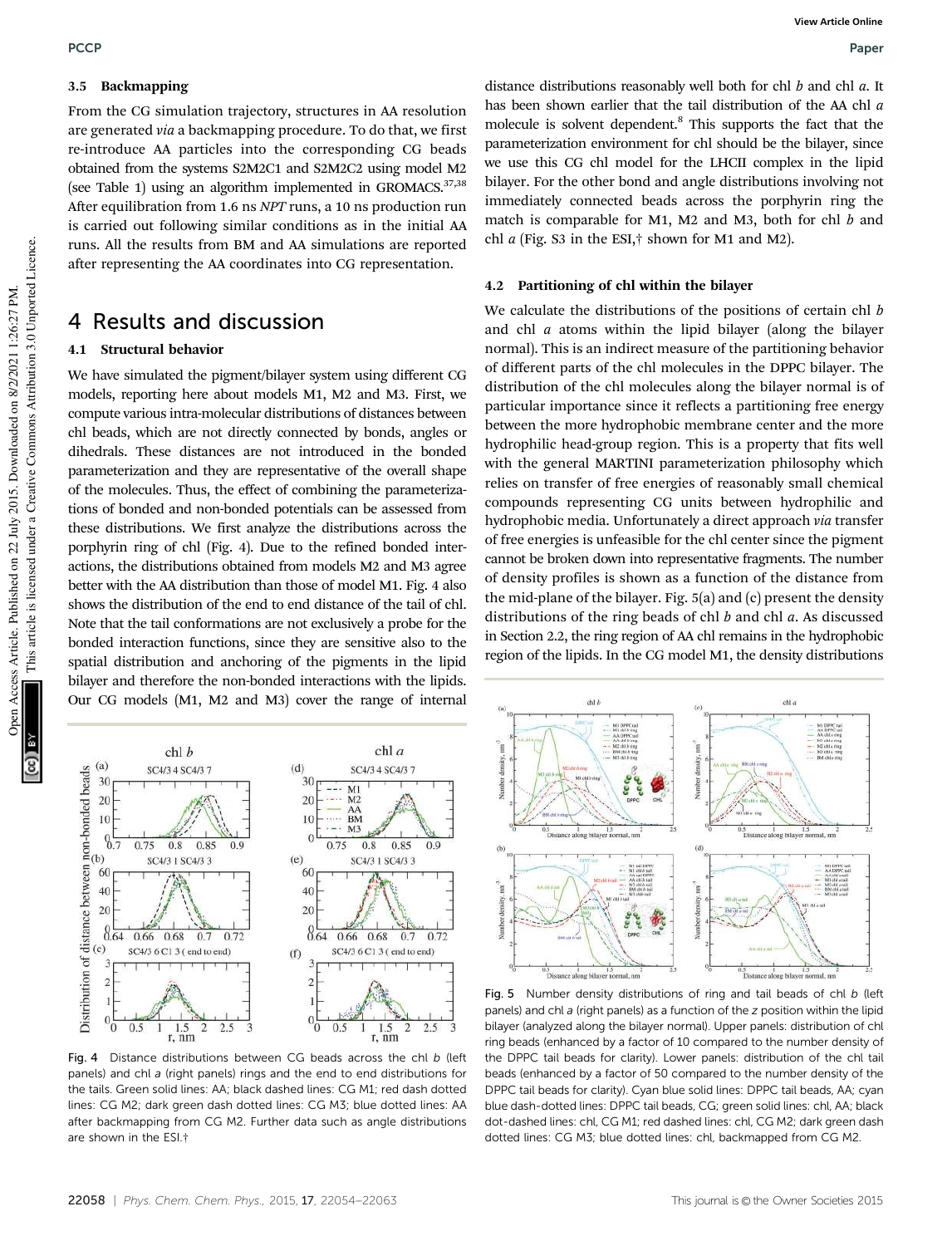of the ring beads show a maximum which is too close to the polar head groups of DPPC compared to the AA reference. When a less polar bead type, SC3, is used for aromatic ring carbons in model M2, the distributions are shifted more towards the hydrophobic region of DPPC, thus corresponding better to the AA behavior. The partitioning is even better reproduced in model M3 since here we have used the less polar bead type, Na, for aldehyde/ketone/ester groups. This specific partitioning of the porphyrin ring within the bilayer is demonstrated in a CG chl *b* snapshot of the inset of Fig. 5(a). The AA chl *b* ring is drawn more deeply into the tail region than the CG ones, because of the fact that, atomistically, it can drag a few lipid molecules along. Similar observations have been found in other models for the distribution of amino acids in a lipid bilayer.<sup>39</sup> To explore the influence of the tail on the partitioning of chl within the bilayer, we calculate the density distributions of the porphyrin ring region of the model systems without tails, S3 and S4 (shown in the ESI,† in Fig. S4) using the parameters obtained from model M2. One observes a shift of the peak position of the density distribution of the chl ring without tails towards the polar head group region of the bilayer. Thus, we can conclude that the tail ''pulls'' the ring system of chl more into the apolar region of the bilayer.

Fig. 5(b) and (d) show the partitioning behavior of the tail of chl *b* and chl *a* within the DPPC bilayer, respectively. The first beads of the tail exhibit a polar ester group and an unsaturated double bond while the remaining region of the tail is hydrophobic. This causes the region where the tail is connected to the ring system to reside near the polar head group region of the DPPC bilayer. The remaining part of the tail favors to stay in the hydrophobic lipid tail region. The AA tail density is again better reproduced from model M3 than that from M2 and M1. The backmapped density distributions are broad in comparison to the CG and the AA one. The inset in Fig. 5(c) again depicts the location of the lipids and the chl *b* tail – showing how the chl tail resides in the hydrophobic lipid region.

#### 4.3 Orientation of chl

The orientation of chl in the lipid bilayer is analyzed as a further indicator, whether the interaction of various CG beads of chl with the lipid components is reasonably represented and balanced in the CG model. To do so, we define a vector across the porphyrin ring that helps to quantify the orientation of chl with respect to the bilayer normal. As shown in Fig. 6 vector v1



Fig. 6 Angle between vector v1 within the porphyrin ring of chl (defined by the beads SC3\_6 and SC3\_8) and the bilayer normal that is used to analyze the orientation of chl in the bilayer.



Fig. 7 Distributions of the angle between v1 and bilayer normal (see Fig. 6) for (a) chl b and (b) chl a. Green solid lines: AA; red dashed lines: CG M2; dark green dash dotted lines: CG M3; blue dotted lines: AA backmapped from CG M2.

is defined between the ring beads SC3\_6 and SC3\_8, with SC3\_6 being the bead closest to the tail and SC3\_8 lying on the opposite side of the ring (corresponding to the CMC bead shown in Fig. 1).

Fig. 6 illustrates a characteristic configuration including the angle between  $v1$  and the bilayer normal. Fig. 7(a) and (b) show the tilt angle distributions between v1 and the bilayer normal for chl *b* and chl *a*, respectively. One should note that the angular distributions correspond to a single chl *b* or chl *a* molecule in the AA simulation while the CG distributions are averaged over 8 molecules. The width of the distributions is comparable for both the AA and the CG model, indirectly leading to the conclusion that the CG model is as flexible as the AA one. The agreement between CG and AA simulations is better for chl *a* than for chl *b*. This is due to the fact that the angular behavior of chl *b* is influenced by interactions of the two polar groups on opposite sides of the ring system with the lipid head groups (as discussed previously in Fig. 1). These rather specific interactions are probably not entirely captured in the CG model. Importantly, when the polarity of ester/ aldehyde/ketone functional groups in the CG level is reduced from M2 to M3 by replacing bead type P2/3/4 with a less polar bead type, Na, the angular distributions from M3 shift closer to the AA one than that from M2 leading to the conclusion that M3 is better representing the interactions with the bilayer. After backmapping, however, the angular distributions revert back towards the ones from the original AA simulations.

As discussed previously, we have found that the tail plays a significant role in the partitioning and orientation of the rings within the bilayer. To understand the influence of the tail on the orientation of chl, we calculate the tilt angle of the model system without a tail and the real system with a tail. In general, the tilt angle for the model CG chl *b* system exhibits larger fluctuations than the real ones (see Fig. S5 in the ESI†) on longer timescales. Moreover, the tilt angle of the model CG chl *b* ring exhibits larger fluctuations than the model CG chl *a* ring. Presumably this is due to the presence of the polar groups on two opposite sides of the chl *b* ring, which interact with the polar head group region of the bilayer. This leads to an additional driving force to orient the ring perpendicular to the bilayer normal which is counteracting the natural tendency of the ring system to be rather oriented parallel to the bilayer normal (bringing the aromatic ring system in contact with the hydrophobic lipid tails and disturbing the order of the lipids less). The latter tendency can be observed for the chl *a* ring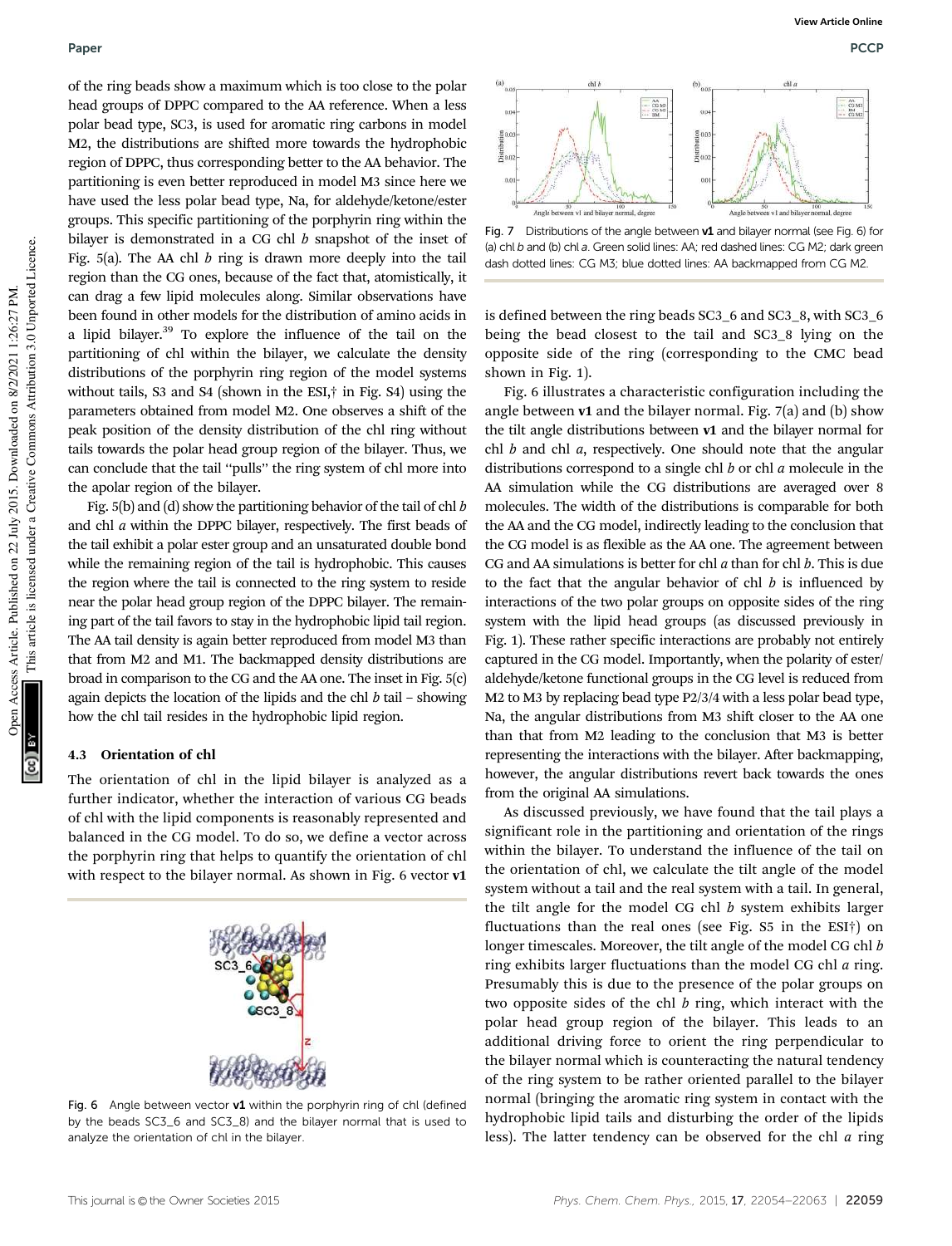system without tails – which does not have the additional polar aldehyde group.

#### 4.4 Dynamics

Next, we calculate the translational diffusion in the *xy*-plane (MSD*xy*), *i.e.*, in the plane perpendicular to the bilayer normal. Fig. 8(a) and (b) describe the  $MSD_{xy}$  for chl *b* and chl *a*, respectively. The diffusive regime is observed at times of 100 ns for the molecules with tails. The in-plane mean square displacements from our CG models, M2 and M3, follow similar behavior and the in-plane CG diffusion constant ranges approximately on the order of  $10^{-9}$  cm<sup>2</sup> s<sup>-1</sup> which is two orders of magnitude slower than that of the DPPC.<sup>40</sup> From the shift in the log-log plot of the  $MSD_{xy}$  *vs.* time one sees that the CG model is 7-8 times faster than the AA model. As the degrees of freedom are reduced from the AA to the CG model, the underlying CG energy surface is smoother than that of the AA one. $41,42$  This reduces the frictional coefficient in the CG model<sup>15</sup> resulting in faster dynamics in the CG level compared to the AA one. The translational diffusion of chl in the presence and the absence of the tail does not differ much which indicates that the translational diffusion is dominated by the ring. As the preferred orientation of the ring is not exactly parallel to the lipid tails (as seen from the angular distributions in Fig. 7), the translational motion of the ring is highly hindered by the restricted environment within lipids. This inhibits fast translational motion of the molecules even if there is no tail present in the model system. Next, we calculate the rotational correlation function of the model chl ring and the full molecule to investigate the effect of the tail on the re-orientational dynamics. We take the cross-product of the two vectors across the ring connecting SC3\_8, SC3\_6, and SC3\_6, SC3\_4, generating a vector perpendicular to the plane of the ring of chl. We calculate the rotational auto-correlation function of this vector using a first order Legendre polynomial. Fig. 8(c) and (d) show the rotational autocorrelation function of chl *b* and chl *a* molecules, respectively depicting that the rotational dynamics of the model ring system without the tail decays faster than the real system with the tail – which differs from translational motion. This fits to the previous observation of restricted angular motion invoked by the tail (Fig. S5 in the ESI†).

#### 4.5 Aggregation of chl in the lipid bilayer

The results in the previous subsections clearly show that the dynamics of the chl molecule in the lipid bilayer is very slow compared to the timescales of AA simulations, in particular in the case of the full molecule that is anchored in the bilayer by its tail. We see that the combination of CG simulations with AA ones after backmapping can to some extent alleviate this problem. Nevertheless, a full validation of the equivalence of the CG and AA simulation level is incredibly computationally extensive if not unfeasible. In particular we see that the timescale in which one can converge association of pigments coupled to reorientation is extremely long and would require the application of methods such as umbrella sampling with multiple umbrellas. Instead we have qualitatively analyzed the propensity of the chl pigments to aggregate in the lipid bilayer



Fig. 8 Mean square displacements (MSD<sub>xy</sub>) in the xy plane within the lipid bilayer (upper panels) and rotational autocorrelation functions (RACFs) (lower panels) of chl b (left panels) and chl a (right panels) as a function of simulation time. RACFs have been computed using a vector perpendicular to the porphyrin ring (see the text). Green symbols: AA molecules without the tail; red symbols: CG molecules (M2) without the tail; black symbols: CG molecules (M2) with the tail; dark green symbols: CG M3 with the tail; fine lines: fit of the RACF to extract relaxation times (see the text).

as a last aspect of validation of the CG model before we assess the applicability of the model to the protein/pigment complex.

We have performed an analysis of the formation of chl clusters (with a cutoff of 0.6 nm, which corresponds to the first peak of the Mg–Mg RDF and therefore gives a good estimate of a typical distance of two chl molecules in contact), taking care that we separately analyze clustering within the individual leaflets of the bilayer. Fig. 9(a) and (b) show the resulting distribution of cluster sizes (*i.e.* the number of individual chl molecules and clusters of 2, 3 and 4 molecules) obtained after averaging over both leaflets from three CG models (M1, M2 and M3). We have observed in all models a tendency to aggregate,



Fig. 9 Aggregate analysis of (a) chl b and (b) chl a for three models (M1, M2 and M3) averaged over two leaflets. (c) Fluorescence quenching of chl to monitor aggregation of chl in DPPG liposomes. Liposomes of about 100 nm diameter were made of 1,2-dipalmitoyl-sn-glycero-3-phospho-(1'-racglycerol) (DPPG) and chl (chl  $a : b = 1 : 1$ ) at the given lipid-chlorophyll ratios (LCRs). The quenching of chl b fluorescence at 660 nm was measured in dependence of the LCR, relative to its fluorescence at a LCR of 25 000 where neither aggregation nor energy transfer from chl b to chl a is thought to take place. The total quenching of chl b fluorescence (blue circles) was corrected for the contribution to chl b fluorescence quenching of the energy transfer from chl  $b$  to chl  $a$  to monitor the amount of quenching due to chl aggregation (red squares). For a more detailed discussion and experimental details see ESI.†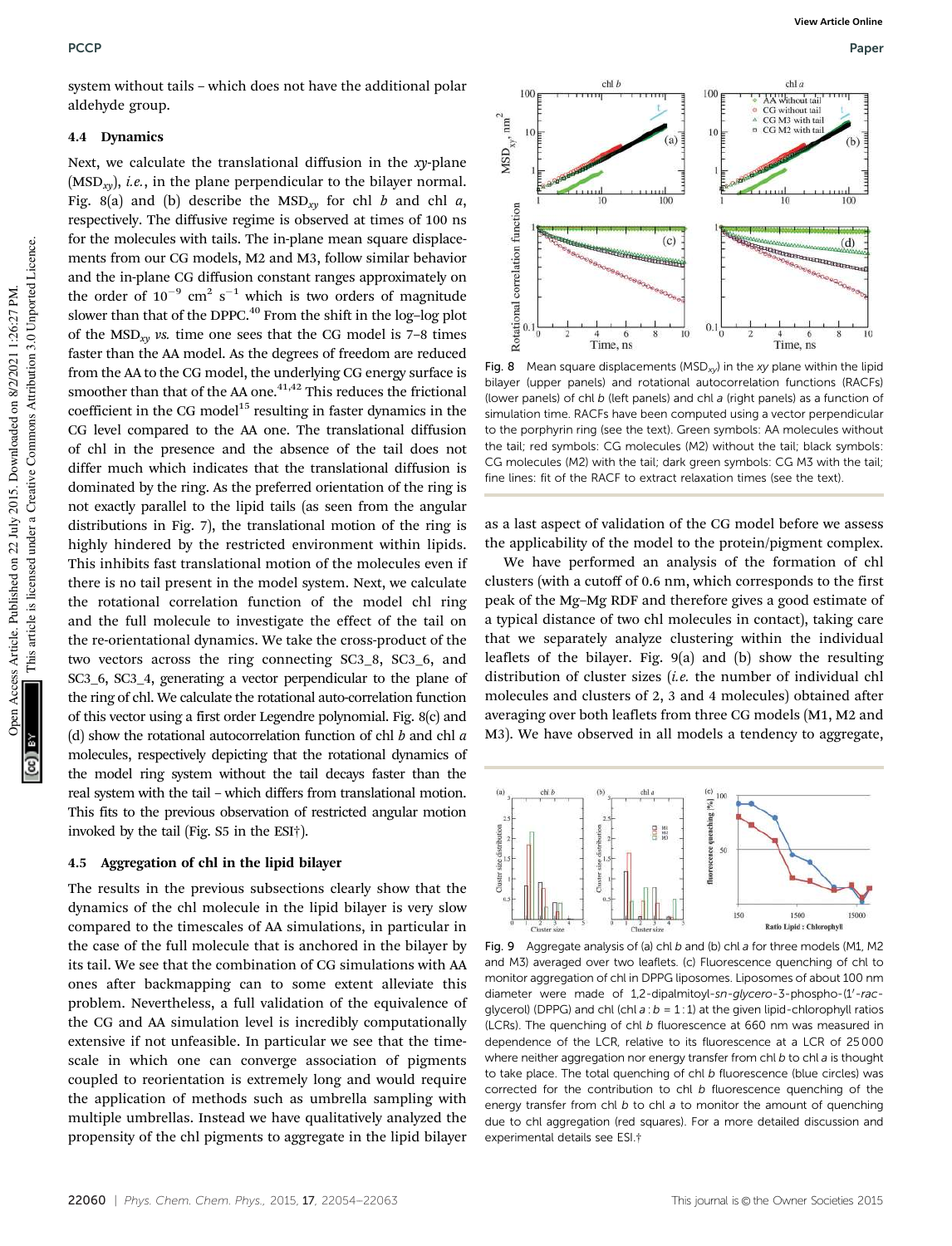and we have also found that the clusters form and break multiple times in the course of the simulation, *i.e.* the aggregation is not overly strong. Qualitatively, these data are corroborated by experimental observations. Upon aggregate formation, chlorophylls become non-fluorescent and dissipate their excitation energy as heat. This effect is thought to contribute to the protection of photosynthetic organisms from photodamage due to excess light in a process called non-photochemical quenching (NPQ).<sup>43</sup> Chl dissolved in organic solvents or in lipid membranes forms such non-fluorescent aggregates in a concentration-dependent manner.<sup>44,45</sup> The degree of fluorescence quenching gives an estimate of the percentage of chl molecules sequestered into aggregates. With a mixture of chl *a* and chl *b* dissolved in lipid vesicles of dipalmitoyl phosphatidylglycerol (DPPG), significant fluorescence quenching was observed if the lipid : chl ratio dropped below 1250 (Fig. 9(c)), which is consistent with other observations reported in the literature.<sup>44</sup> This indicates that at the lipid : chl ratio used in the model, chl aggregation is in fact to be expected.

### 4.6 Comparison of AA and CG pigmented LHCII trimers

We have simulated an AA LHCII in the presence of 512 DPPC and 26249 SPC/E water molecules. The initial configuration of the protein trimer is obtained from X-ray data  $(1RWT.pdf)^4$ which is embedded in an already equilibrated DPPC bilayer using a g\_membed<sup>46</sup> tool of gromacs. 33 sodium ions are added to make the system neutral and the system is energy minimized followed by a 200 ns *NPT* run with the same parameters as



Fig. 10 Snapshots from a CG simulation of an LHCII trimer: (a) top and (b) side view in a simulation at CG resolution. Colors according to the chain or molecule type: blue – chain A; red – chain B; green – chain C; cyan – chl b, light pink – chl a, mauve – DPPC head groups, and light blue – water. Lower panels: contact maps between chl pigments and protein residues of the LHCII trimer – drawn as distance maps between the  $C_{\alpha}$  atoms of the proteins (y-axis) and the Mg atoms of all chl pigments (x-axis) within a 2.5 nm cut-off for 70 ns long AA (left panel) and 100 ns long CG (right panel) simulations using model M3. The maps show that the pigments are stably located in their binding sites for both levels of resolution.

mentioned before. The final configuration of the AA LHCII in the DPPC bilayer is mapped into the CG representation. The CG force-field for the proteins involves an elastic network, $47$  but there is no elastic network between the proteins and the chl molecules. The CG LHCII is simulated for 100 ns in an *NPT* ensemble preceded by energy minimization and equilibration with the same set of parameters as mentioned in Section 3.4. Unlike our initial attempts without the careful parameterization of the pigments, the trimeric CG protein–pigment complex has been stable now. The properties of the complex from the CG model are in good agreement with the AA reference simulation. In Fig. 10(c) and (d), a comparison of contact maps for the pigment-protein system in the CG simulation with the AA reference is shown. It can be seen that the pigments are in stable contact at the respective binding interfaces – most notably without the presence of any artificial elastic network between the protein core and the pigments. A more detailed study is in preparation.

## 5 Conclusions and outlook

We have derived a CG model for chl *b* and *a* in the DPPC bilayer based on the combination of a structure-based approach for bonded and a mixed structure-based and partitioningbased approach for non-bonded interaction potentials to fit the MARTINI force-field. Boltzmann inversion of the atomistic bonded distributions has generated a final CG set of parameters that reproduces the behavior of the AA system well. Also distances and angles between CG beads, which are not immediately connected and have, therefore, not been part of the parameterization procedure, are reproduced very well. Thus, the overall shape of the porphyrin ring and the different conformations of the phytol tail are well represented in this CG model. The nonbonded potentials of the presented CG model produce the correct partitioning of chl within the bilayer which is found to be strongly affected by the chemical interactions between chl and the lipids. We found that the porphyrin ring is preferentially located in the hydrophobic region of the bilayer, but not in the center, rather close towards the polar interfaces dictated by balance between polar–polar interactions and hydrophobic interactions between chl and lipid molecules. The orientation of the chl within the bilayer also depends on the chemical nature of the molecule and their interactions with the lipids. The tilt angle distributions from the AA reference are well reproduced by the CG model. Note, that the different physical properties of chl, such as partitioning within the bilayer or the orientation of chl, do not only depend on the parameters of chl, but also strongly on the lipid parameters. As we use MARTINI parameters for the lipid molecules, possible limitations of the lipid force-field affect the behavior of CG chl. An adaptation of the lipid parameters, however, appears to be not useful at the present state since that would interfere with other interactions (for example with protein components) within the well-established and well-tested forcefield. The main target of the present paper was to derive parameters for the pigments that are well-compatible with the MARTINI lipid and protein forcefields with the well-tested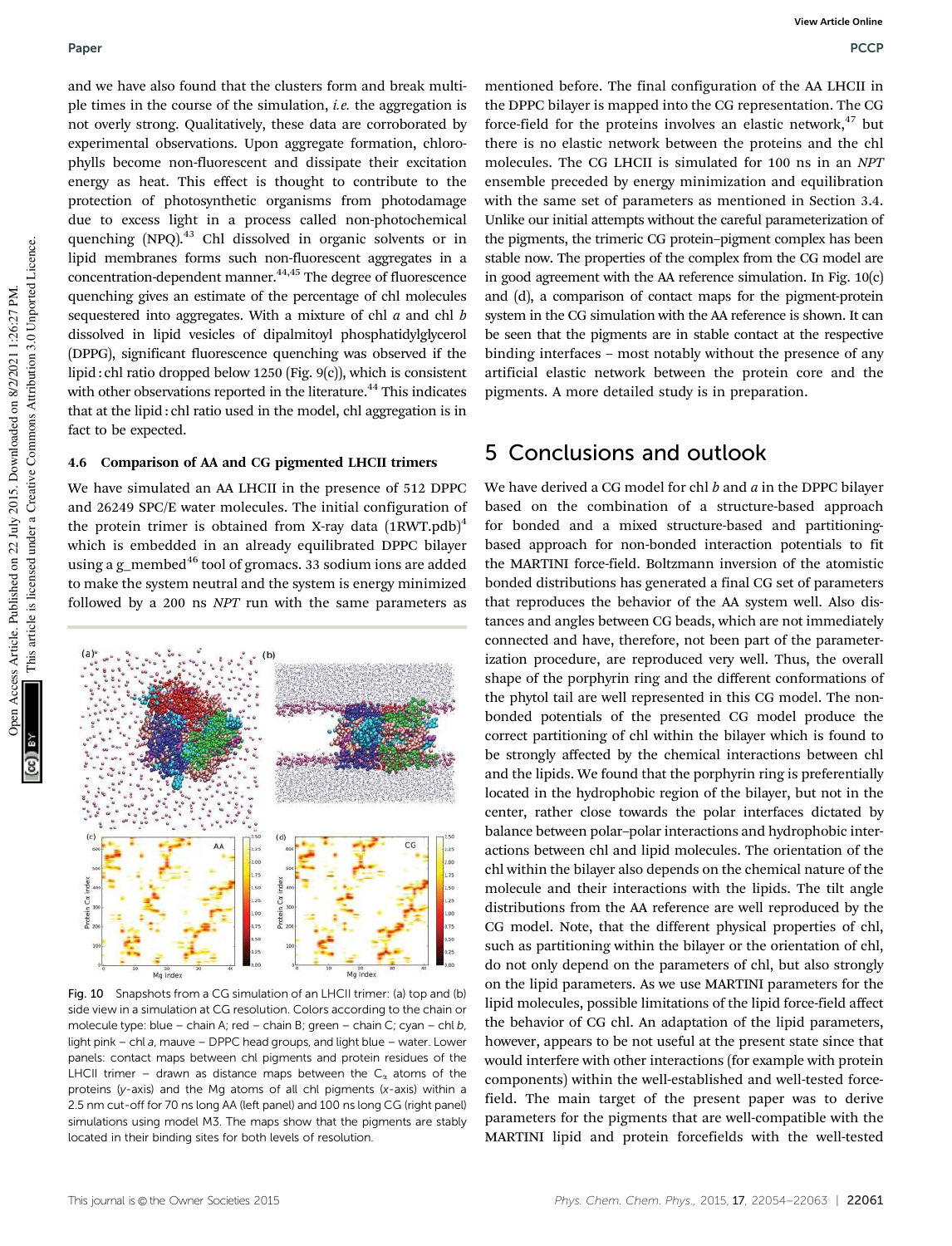DPPC lipid reference system. We expect that these parameters will be transferable to other lipids in the MARTINI forcefield.

Translational and rotational diffusion of chl (with and without the phytol tail) in the bilayer have been investigated. Even though the translational diffusion is 7–8 times faster in the CG simulation compared to the AA one, it is in general very slow in nature irrespective of the presence of the phytol tail. This is different for rotational reorientation of the ring system which is much more restricted by the phytol tail than the translational motion – probably because the tail anchors and orients the chl molecule within the lipids.

From a long CG simulation AA details are reintroduced by backmapping and the structural properties of the original AA simulation are recovered. This indicates that those types of structural properties, which require chemical details but are not accessible in AA simulations alone due to time-scale limitations, can be obtained with this switching back and forth between different levels of resolutions. This will be applied to study the light harvesting protein–pigment complex in the future. Unlike our initial attempts without the careful parameterization of the pigments, a first simulation of the LHCII complex with the final CG chl model has shown to be very promising. The properties of the complex from the CG model are in good agreement with the atomistic ones. Using this CG model, we aim to study the nature of various properties of the light harvesting complex in the future.

## Acknowledgements

This collaboration has been carried out within the Collaborative Research Center (SFB 625) in Mainz: ''From Single Molecules to Nanoscopically Structured Materials''. We would like to thank Shahua Ding, Sandra Ritz, and Eva Sinner for many inspiring discussions. We would also like to thank Mara Jochum and Biswaroop Mukherjee for careful reading of this manuscript and Christoph Globisch, Denis Andrienko, Victor Ruehle and Christoph Junghans for their technical help. AD acknowledges financial support from the fellowship program of the Max Planck Society, and CP is very grateful for support from the German Research Foundation within the Emmy Noether program.

## References

- 1 B. van Oorta, A. van Hoeka, A. V. Rubanb and H. van Amerongen, *FEBS Lett.*, 2007, 581, 3528.
- 2 C. Dockter, A. Volkov, C. Bauer, Y. Polyhach, Z. Joly-Lopez, G. Jeschke and H. Paulsen, *Proc. Natl. Acad. Sci. U. S. A.*, 2009, 106, 18485.
- 3 J. P. Dekker, H. van Roon and E. J. Boekem, *FEBS Lett.*, 1999, 449, 211.
- 4 Z. Liu, H. Yan, K. Wang, T. Kuang, J. Zhang, L. Gui, X. An and W. Chang, *Nature*, 2004, 428, 287.
- 5 J. Standfuss, A. C. Terwisscha van Scheltinga, M. Lamborghini and W. Kühlbrandt, Org. Biomol. Chem., 2005, 24, 919.
- 6 J. Linnanto and J. Korppi-Tommola, *Phys. Chem. Chem. Phys.*, 2006, 8, 663.
- 7 O. Carsten and K. Ulrich, *J. Phys. Chem. B*, 2010, 114, 12427.
- 8 K. Karki and D. Roccatano, *J. Chem. Theory Comput.*, 2011, 7, 1131.
- 9 G. S. Ayton, W. G. Noid and G. A. Voth, *Curr. Opin. Struct. Biol.*, 2007, 17, 192.
- 10 S. Tanaka and H. A. Scheraga, *Macromolecules*, 1976, 9, 945.
- 11 S. Miyazawa and R. L. Jernigan, *Macromolecules*, 1985, 18, 534.
- 12 A. Liwo, A. Czaplewski, J. Pillardy and H. A. Scheraga, *J. Chem. Phys.*, 2001, 115, 2323.
- 13 T. Bereau, Z.-J. Wang and M. Deserno, *J. Chem. Phys.*, 2014, 140, 115101.
- 14 S. J. Marrink, A. H. de Vries and A. E. Mark, *J. Phys. Chem. B*, 2004, 108, 750.
- 15 S. J. Marrink, H. J. Risselada, S. Yefimov, D. P. Tieleman and A. H. de Vries, *J. Phys. Chem. B*, 2007, 111, 7812.
- 16 L. Monticelli, S. K. Kandasamy, X. Periole, R. G. Larson, D. P. Tieleman and S.-J. Marrink, *J. Chem. Theory Comput.*, 2008, 4, 819.
- 17 F. J. van Eerden, D. H. de Jong, A. H. de Vries, T. A. Wassenaar and S. J. Marrink, *Biochim. Biophys. Acta, Biomembr.*, 2015, 1848, 1319.
- 18 E. Villa, A. Balaeff and K. Schulten, *Proc. Natl. Acad. Sci. U. S. A.*, 2005, 102, 6783.
- 19 E. Lyman, F. M. Ytreberg and D. M. Zuckerman, *Phys. Rev. Lett.*, 2006, 96, 028105.
- 20 R. Potestio, P. Español, R. Delgado-Buscalioni, R. Everaers, K. Kremer and D. Donadio, *Phys. Rev. Lett.*, 2013, 111, 060601.
- 21 M. Orsi, W. E. Sanderson and J. W. Essex, *J. Phys. Chem. B*, 2009, 113, 12019.
- 22 T. A. Wassenaar, H. I. Ingòlfsson, M. Prie, S. J. Marrink and L. V. Schäfer, *J. Phys. Chem. B*, 2013, 117, 3516.
- 23 A. R. Leach, *Molecular modelling: principles and applications*, Pearson Education Limited, Essex, England, 2001.
- 24 G. Bussi, D. Donadio and M. Parrinello, *J. Chem. Phys.*, 2007, 126, 014101.
- 25 M. Parinello and A. Rahman, *J. Appl. Physiol.*, 1981, 52, 7182.
- 26 H. J. C. Berendsen, D. van der Spoel and R. van Drunen, *Comput. Phys. Commun.*, 1995, 91, 43.
- 27 E. Lindahl, B. Hess and D. van der Spoel, *J. Mol. Model.*, 2001, 7, 306.
- 28 B. Hess, C. Kutzner, D. van der Spoel and E. Lindahl, *J. Chem. Theory Comput.*, 2008, 4, 435.
- 29 A. Kukol, *J. Chem. Theory Comput.*, 2009, 5, 615.
- 30 H. J. C. Berendsen, J. R. Grigera and T. P. Straatsma, *J. Phys. Chem.*, 1987, 91, 6269.
- 31 D. Fritz, V. A. Harmandaris, K. Kremer and N. F. A. van der Vegt, *Macromolecules*, 2009, 42, 7579.
- 32 N. F. A. van der Vegt, C. Peter and K. Kremer, *Coarse-graining of Condensed Phase and Biomolecular Systems*, Chapman and Hall/CRC Press, 2008.
- 33 O. Engin, A. Villa, C. Peter and M. Sayar, *Macromol. Theory Simul.*, 2011, 20, 451.